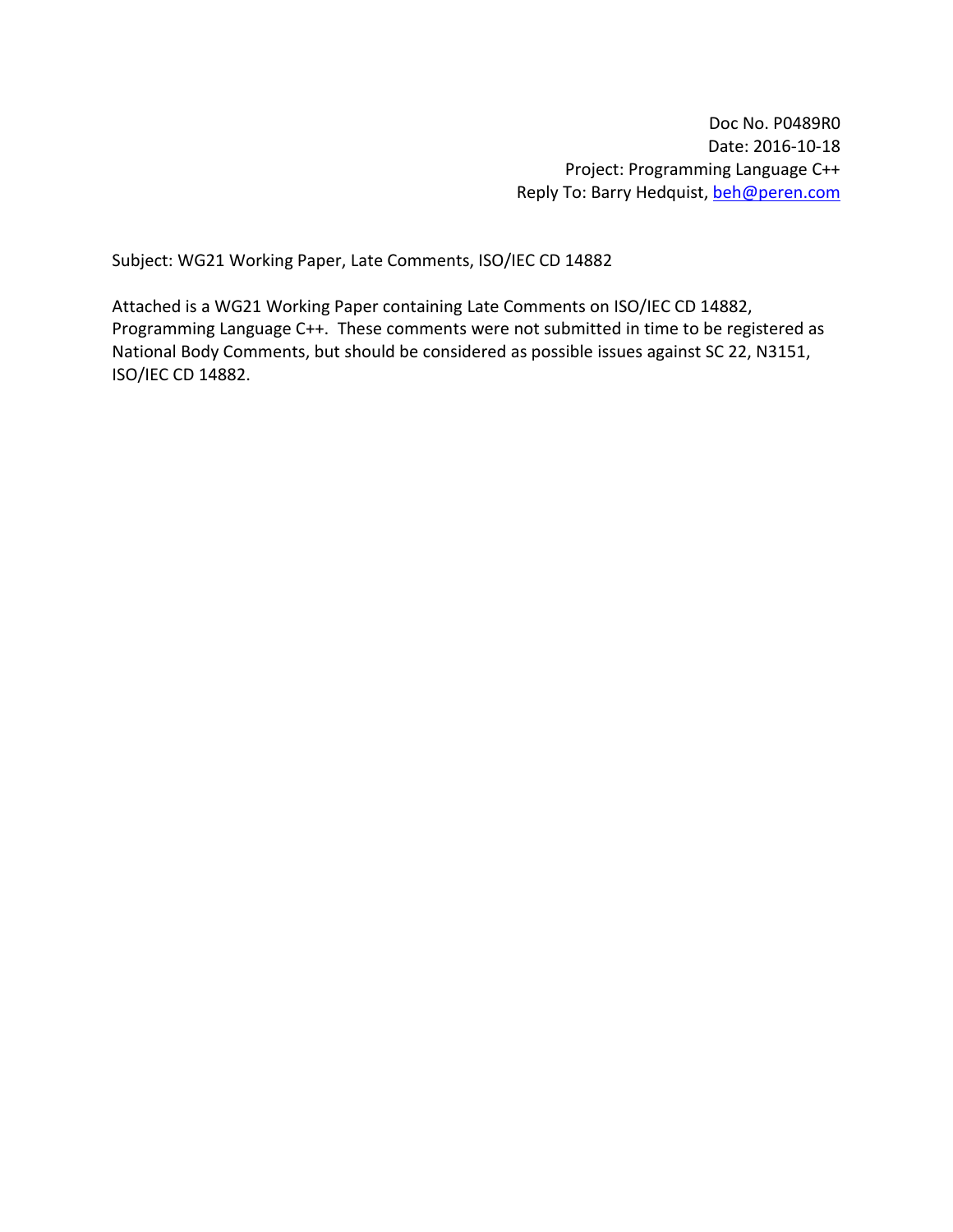**ISO/IEC CD 14882, Late Comments – p0489r0 Date: Oct 18, 2016** Document: **SC22 N5131** Project: 14882

| MB/<br>NC <sup>1</sup> | Line<br>number<br>(e.g. 17) | Clause/<br><b>Subclause</b><br>(e.g. 3.1) | Paragraph/<br>Figure/<br>Table/<br>(e.g. Table 1) | Type of<br>comment <sup>2</sup> | <b>Comments</b>                                                                                                                                                                                                                                                                                                                                                                                                                                                                                                                                      | <b>Proposed change</b>                                                                                                                                                                                                    | <b>Observations of the</b><br>secretariat |
|------------------------|-----------------------------|-------------------------------------------|---------------------------------------------------|---------------------------------|------------------------------------------------------------------------------------------------------------------------------------------------------------------------------------------------------------------------------------------------------------------------------------------------------------------------------------------------------------------------------------------------------------------------------------------------------------------------------------------------------------------------------------------------------|---------------------------------------------------------------------------------------------------------------------------------------------------------------------------------------------------------------------------|-------------------------------------------|
|                        |                             |                                           |                                                   |                                 | <b>LATE COMMENTS</b>                                                                                                                                                                                                                                                                                                                                                                                                                                                                                                                                 | THE FOLLOWING COMMENTS WERE<br>SUBMITTED TOO LATE TO BE INCLUDED IN<br>AN NB POSITION, BUT SHOULD BE<br><b>CONSIDERED AS POSSIBLE ISSUES AGAINST</b><br>THE WORKING PAPER SC22 N5131.                                     |                                           |
| $\mathbf{1}$           |                             | $3.6.2 - 3.6.4$                           |                                                   | te                              | Several places in the standard do not correctly<br>specify construction and destruction ordering in<br>the presence of threads. For example, they often<br>say "happens before" when they do not intend to<br>allow memory_order_consume-based ordering.<br>They allow concurrent construction at arbitrary<br>points, and are unclear about the threads in<br>which construction occurs, often allowing<br>deadlock. CWG 1784 and 2046 point out<br>additional issues.                                                                              | Adopt wording improvements along the lines of<br>P0250R2                                                                                                                                                                  |                                           |
| 2                      |                             | 18.10.5                                   |                                                   | te                              | The current wording for signal handlers is<br>inadequate. The current wording was never<br>entirely consistent, e.g. it requires functions in the<br>intersection of C and C++ with C linkage,<br>something that doesn't technically exist. The<br>change to refer to C11 raises further questions as<br>to whether thread_local variables are allowed in<br>signal handlers. Whether or not a function is safe<br>to use as a signal handler really depends only on<br>whether it avoids certain constructs, not whether<br>it is expressible in C. | Adopt P0270R1. This is a rebase of a document<br>that was almost adopted in Oulu.                                                                                                                                         |                                           |
| 3<br>$\overline{4}$    |                             | 8.5                                       | p <sub>3</sub>                                    | te                              | The current wording is unclear about when the<br>get functions are called. It can be read as<br>saying that it must be done eagerly, or as saying<br>that it's unspecified. Either option makes this<br>unusable for types such as 'expected'/'error_or',<br>where the value must not be accessed if there<br>was an error.                                                                                                                                                                                                                          | Specify that each evaluation of the name calls the<br>appropriate get function. This would further<br>simplify the creation of reference wrappers by re-<br>creating them for each use rather than having<br>"variables". |                                           |
|                        |                             |                                           |                                                   |                                 | LBNL disagrees with the following USNB                                                                                                                                                                                                                                                                                                                                                                                                                                                                                                               | The LBNL delegation would rather see these                                                                                                                                                                                |                                           |

1 **MB** = Member body / **NC** = National Committee (enter the ISO 3166 two-letter country code, e.g. CN for China; comments from the ISO/CS editing unit are identified by **\*\***)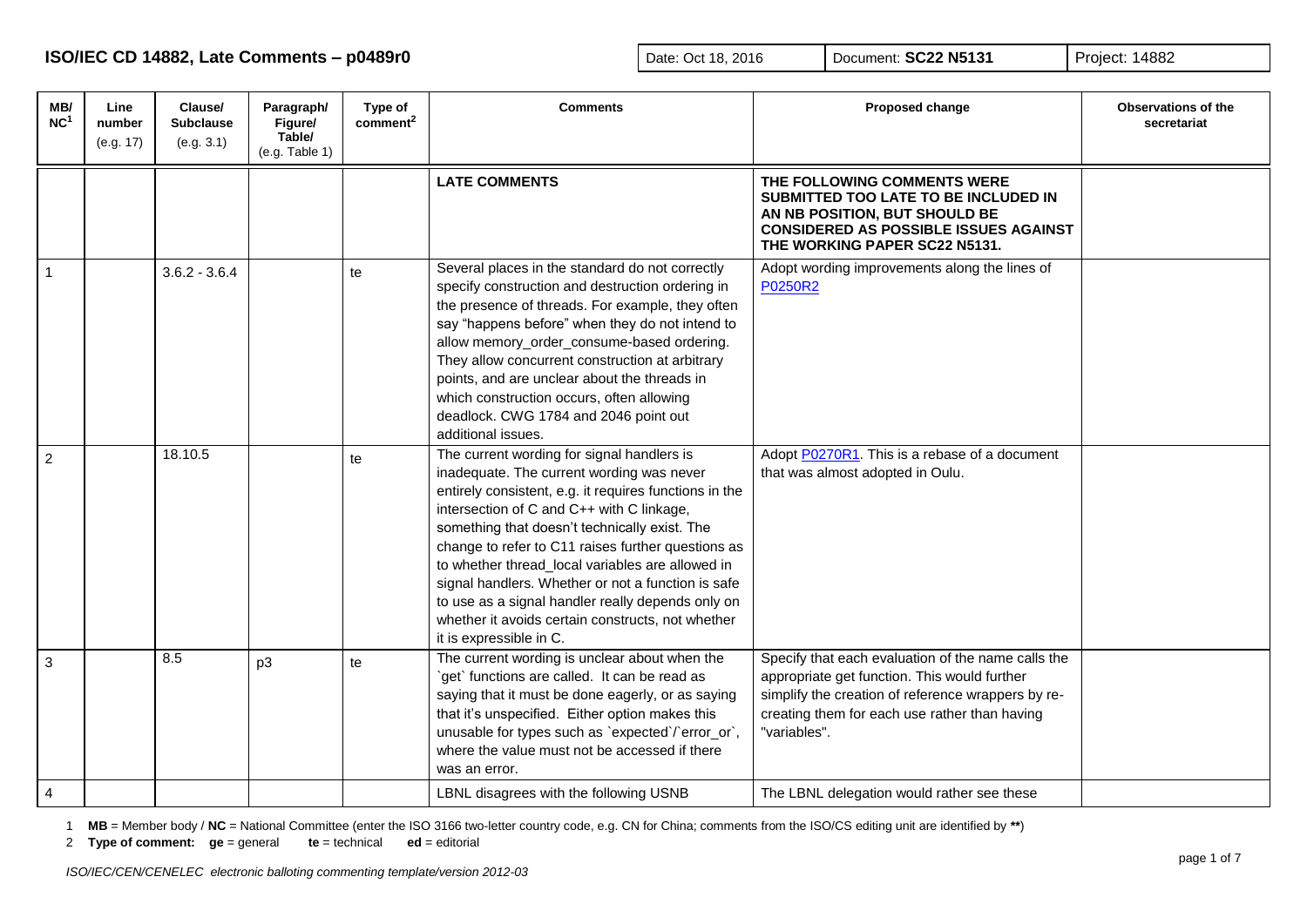| MB/<br>NC <sup>1</sup> | Line<br>number<br>(e.g. 17) | Clause/<br><b>Subclause</b><br>(e.g. 3.1) | Paragraph/<br>Figure/<br>Table/<br>(e.g. Table 1) | Type of<br>comment <sup>2</sup> | <b>Comments</b>                                                                                                                                                                                                                               | <b>Proposed change</b>                                                                                                         | <b>Observations of the</b><br>secretariat |
|------------------------|-----------------------------|-------------------------------------------|---------------------------------------------------|---------------------------------|-----------------------------------------------------------------------------------------------------------------------------------------------------------------------------------------------------------------------------------------------|--------------------------------------------------------------------------------------------------------------------------------|-------------------------------------------|
|                        |                             |                                           |                                                   |                                 | comment:<br>Adopt the full expression evaluation order<br>proposal (P0145R3, failed to reach consensus<br>when proposed during the plenary at the Oulu<br>2015 meeting (CWG Motion 9)).                                                       | features rigorously reviewed by the committee and<br>added in a future standard.                                               |                                           |
| 5                      |                             |                                           |                                                   |                                 | LBNL Disagrees with the following USNB<br>Comment:<br>Add requires clauses and expressions from the<br>Concepts TS (N4377, failed to reach consensus<br>when proposed during the plenary at the<br>Jacksonville 2015 meeting (EWG Motion 1)). | The LBNL delegation would rather see these<br>features rigorously reviewed by the committee and<br>added in a future standard. |                                           |
| 6                      |                             |                                           |                                                   |                                 | LBNL disagrees with the following USNB<br>Comment:<br>Change statically-checkable conditions in<br>Requires: clauses to Preconditions: clauses in the<br>Standard Library (P0411R0, in the post Oulu<br>2015 meeting mailings).               | The LBNL delegation would rather see these<br>features rigorously reviewed by the committee and<br>added in a future standard. |                                           |
| $\overline{7}$         |                             |                                           |                                                   |                                 | LBNL disagrees with the following USNB<br>comment:<br>Add default comparison operators (N4475 and<br>P0221R2, failed to reach consensus when<br>proposed during the plenary at the Oulu 2015<br>meeting (CWG Motion 10)).                     | The LBNL delegation would rather see these<br>features rigorously reviewed by the committee and<br>added in a future standard. |                                           |
| 8                      |                             |                                           |                                                   |                                 | LBNL disagrees with the following USNB<br>comment:<br>Add operator.() (P0416R0, CWG declined to<br>make a motion proposing this for C++17 at the<br>Oulu 2015 meeting as the wording was not<br>ready).                                       | The LBNL delegation would rather see these<br>features rigorously reviewed by the committee and<br>added in a future standard. |                                           |
| 9                      |                             |                                           |                                                   |                                 | LBNL disagrees with the following USNB<br>comment:<br>Change structured bindings syntax from [ ] to { }<br>(P0144R1, EWG strongly preferred [ ] over { } at<br>the Jacksonville 2015 meeting).                                                | The LBNL delegation would rather see these<br>features rigorously reviewed by the committee and<br>added in a future standard. |                                           |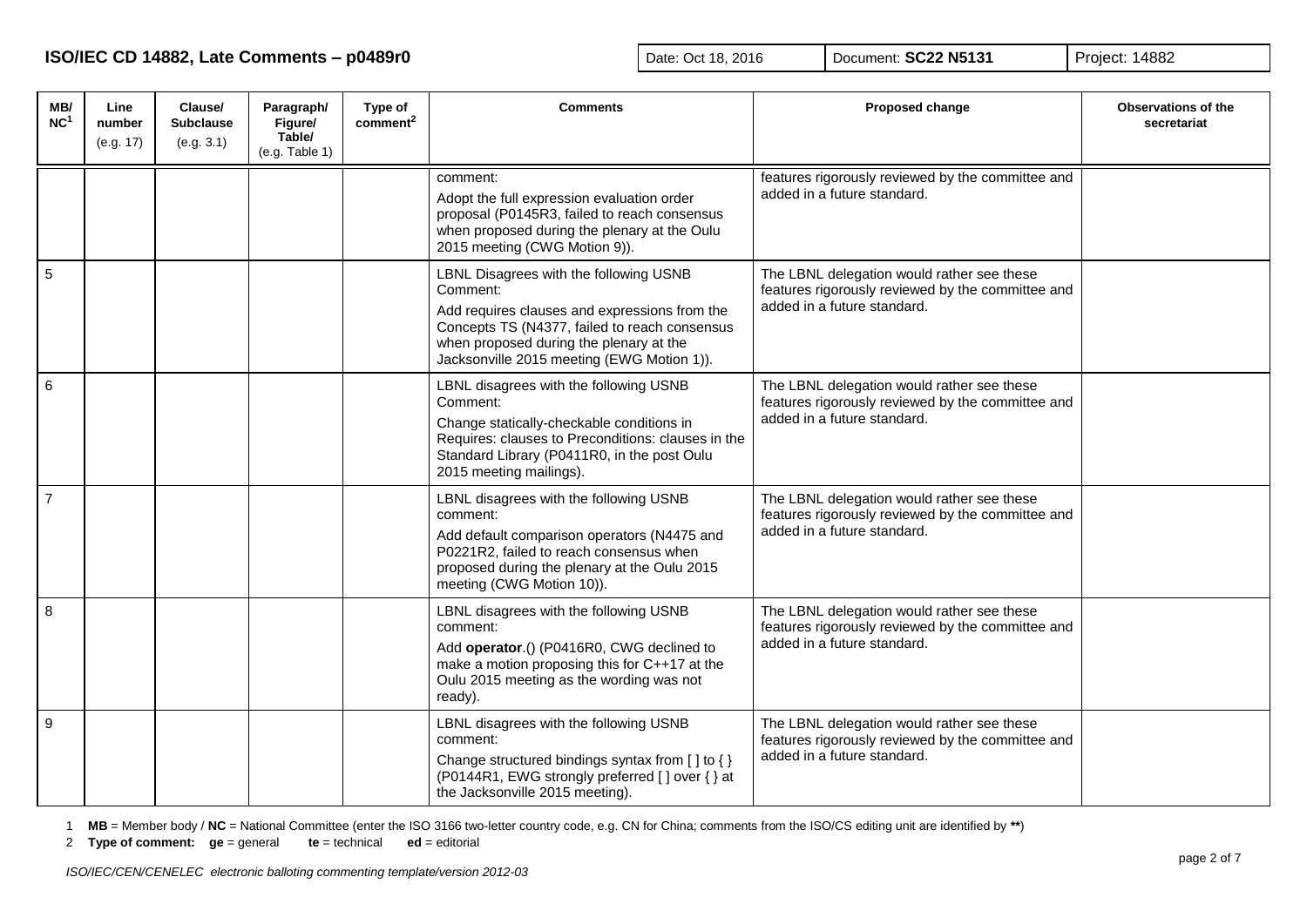**ISO/IEC CD 14882, Late Comments – p0489r0 Date: Oct 18, 2016** Document: **SC22 N5131** Project: 14882

| MB/<br>NC <sup>1</sup> | Line<br>number<br>(e.g. 17) | Clause/<br><b>Subclause</b><br>(e.g. 3.1) | Paragraph/<br>Figure/<br>Table/<br>(e.g. Table 1) | Type of<br>comment <sup>2</sup> | <b>Comments</b>                                                                                                                                                                                                                                                                                                                                                                                                                                                                                                                                                                                                                                                                                                                                                                                                       | Proposed change                                                                                                                                                                                                                                                                        | <b>Observations of the</b><br>secretariat |
|------------------------|-----------------------------|-------------------------------------------|---------------------------------------------------|---------------------------------|-----------------------------------------------------------------------------------------------------------------------------------------------------------------------------------------------------------------------------------------------------------------------------------------------------------------------------------------------------------------------------------------------------------------------------------------------------------------------------------------------------------------------------------------------------------------------------------------------------------------------------------------------------------------------------------------------------------------------------------------------------------------------------------------------------------------------|----------------------------------------------------------------------------------------------------------------------------------------------------------------------------------------------------------------------------------------------------------------------------------------|-------------------------------------------|
| 10                     |                             |                                           |                                                   | te                              | Adopt operator dot as approved by the EWG and<br>with the ambiguity problem found by CWG<br>resolved.                                                                                                                                                                                                                                                                                                                                                                                                                                                                                                                                                                                                                                                                                                                 | Adopt the proposal as described in P0416r0 and<br>P0252R2 with the revised wording addressing<br>CWG's observations.                                                                                                                                                                   |                                           |
| 11                     |                             |                                           |                                                   | te                              | Adopt "std::byte" as approved by EWG for<br>$C++17.$                                                                                                                                                                                                                                                                                                                                                                                                                                                                                                                                                                                                                                                                                                                                                                  | Adopt the proposal as described in P0298r1.                                                                                                                                                                                                                                            |                                           |
| 12                     |                             | 8.5                                       |                                                   | te                              | Revert the structured binding syntax from $[]$ to $[]$ .<br>The original proposal used $\{ \}$ , but it was asserted<br>that [] was aesthetically better and introduced no<br>problems. Unfortunately, using [] introduces<br>ambiguities related to attributes and lambdas.<br>These ambiguities can be handled, but they don't<br>occur for {}. The similarity between [] for<br>decomposition and for lambda capture was used<br>as an argument for $[]$ over $\{\}$ , but that similarity is<br>misleading (and therefore potentially confusing)<br>because the semantics are totally different:<br>introduction of new names as opposed to creating<br>bindings to names in scope. The {} notation is<br>more likely to fit with a future expansion into the<br>area of functional-programming pattern matching. | Change the structured binding delimiters to curly<br>braces.                                                                                                                                                                                                                           |                                           |
| 13                     |                             | 7.1.6                                     | $[1]$ and $[3]$                                   | te                              | Whatever else "inline variables" do, they will<br>cause harm by making it easier to introduce<br>global variables and data races.                                                                                                                                                                                                                                                                                                                                                                                                                                                                                                                                                                                                                                                                                     | Remove "inline variables" from the CD. In other<br>words, back out p0386r2.<br>Instead, consider adjusting the definition of ODR<br>to allow in-class initialization of static data<br>members to be taken as definition and to allow<br>constexpr values to be unified by the linker. |                                           |
| 14                     |                             |                                           |                                                   | te                              | Default comparisons, as described in P0221R3<br>proved controversial. The vast majority of<br>negative comments related to operators < and<br>$\leq$ . Operators == and != represent a coherent<br>and useful subset of that proposal.                                                                                                                                                                                                                                                                                                                                                                                                                                                                                                                                                                                | Adopt the (apparently) non-controversial default<br>$==$ and $!=$ from P0221R2                                                                                                                                                                                                         |                                           |
| 15                     |                             | 27.10.8.4.11                              | 3.1                                               | ed                              | A "mismatched element" cannot be equal to an<br>iterator.                                                                                                                                                                                                                                                                                                                                                                                                                                                                                                                                                                                                                                                                                                                                                             | Rephrase in terms of the iterators produced by<br>mismatch().                                                                                                                                                                                                                          |                                           |
| 16                     |                             | 27.10.8.4.11                              | 3.3.1                                             | ge                              | path ("c:foo").lexically relative<br>$("c:\\bar{''} == path("\setminus'$ foo")<br>is nonsense.                                                                                                                                                                                                                                                                                                                                                                                                                                                                                                                                                                                                                                                                                                                        | Don't construct elements for the special<br>leading components.                                                                                                                                                                                                                        |                                           |

1 **MB** = Member body / **NC** = National Committee (enter the ISO 3166 two-letter country code, e.g. CN for China; comments from the ISO/CS editing unit are identified by **\*\***)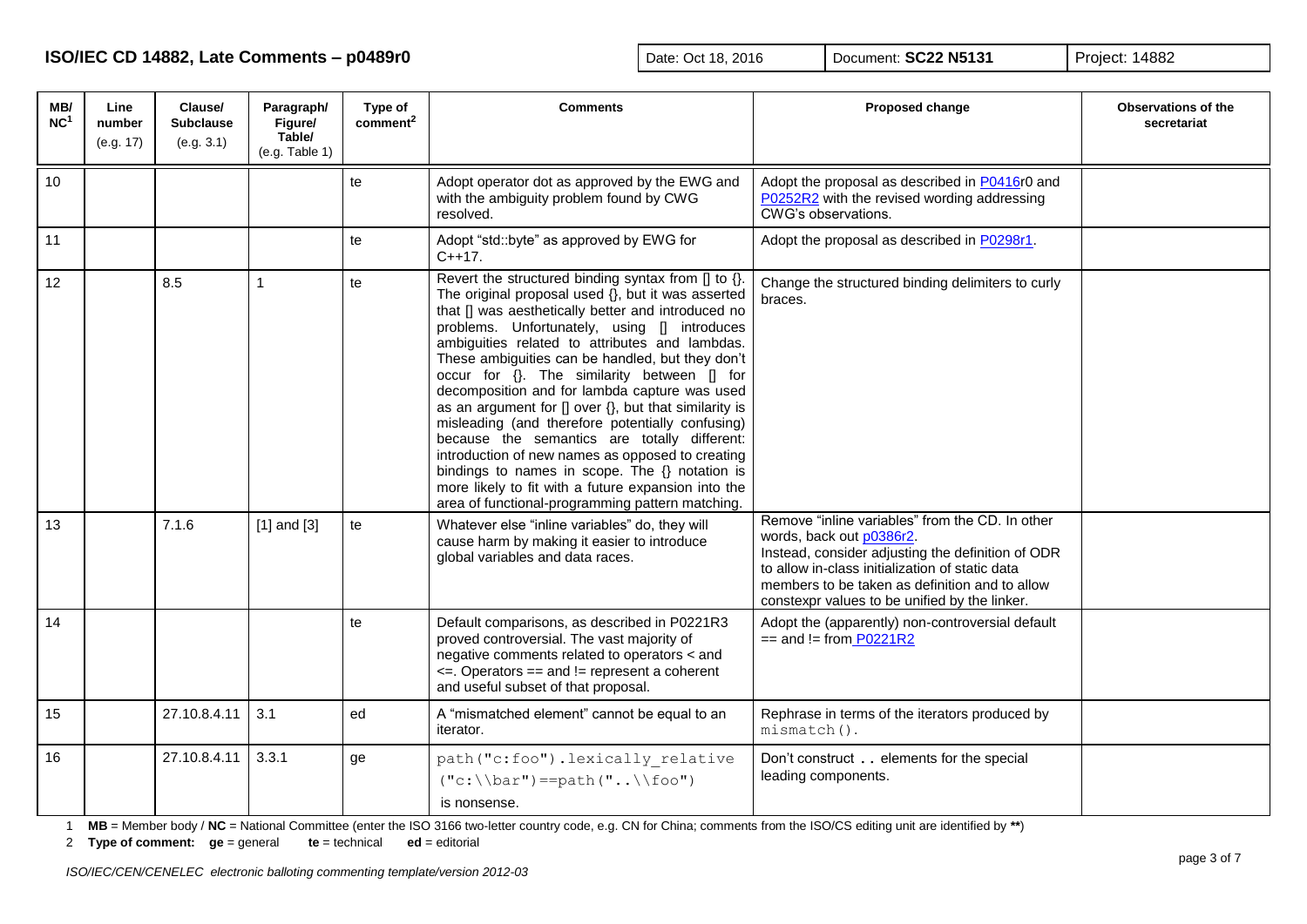| MB/<br>NC <sup>1</sup> | Line<br>number<br>(e.g. 17) | Clause/<br><b>Subclause</b><br>(e.g. 3.1) | Paragraph/<br>Figure/<br>Table/<br>(e.g. Table 1) | Type of<br>comment <sup>2</sup> | <b>Comments</b>                                                                                                                                           | Proposed change                                                                                                                        | <b>Observations of the</b><br>secretariat |
|------------------------|-----------------------------|-------------------------------------------|---------------------------------------------------|---------------------------------|-----------------------------------------------------------------------------------------------------------------------------------------------------------|----------------------------------------------------------------------------------------------------------------------------------------|-------------------------------------------|
| 17                     |                             | 27.10.8.4.11                              | 3.3.2                                             | te                              | The behavior illustrated in the last assertion is<br>appropriate only for differing roots, and as given<br>makes the function useless for relative paths. | Again, treat roots specially (instead of begin ()).                                                                                    |                                           |
| 18                     |                             | 27.10.8.4.11                              | $\overline{4}$                                    | te                              | The behavior in the case corresponding to the<br>previous comment is disastrously wrong.                                                                  | Fix the underlying function as above.                                                                                                  |                                           |
| 19                     |                             | 27.10.8.5                                 | $\overline{2}$                                    | ge                              | It is surprising that a path is a container of<br>paths.                                                                                                  | Again, use string_type for individual components<br>(including the special leading components for<br>consistency).                     |                                           |
| 20                     |                             | 27.10.11                                  | 1                                                 | ge                              | The anemic status structure causes inefficiency<br>and race conditions from multiple queries.                                                             | Add to it if at all possible (and then use const<br>file status& parameters everywhere, as<br>befits a larger structure).              |                                           |
| 21                     |                             | 27.10.12                                  |                                                   | te                              | This class is just a trivial wrapper for path.                                                                                                            | Remove it and use path instead (or<br>string type; see below).                                                                         |                                           |
| 22                     |                             | 27.10.13                                  | 6                                                 | te                              | It is cumbersome to always assemble the full<br>path including the iterator's directory.                                                                  | Follow, among many others, Python's<br>os.listdir() and supply basenames; then<br>just use string type, since it's one<br>component.   |                                           |
| 23                     |                             | 27.10.14.1                                | 28                                                | te                              | This function name is an ugly implementation<br>detail.                                                                                                   | Call it skip subdirectory () or just<br>$skip()$ .                                                                                     |                                           |
| 24                     |                             | 27.10.15.1                                |                                                   | ge                              | absolute(path("c:foo"), path<br>$(''d:\\bar{''}) == path$<br>$("c:\\bar{\bar{\text{foo}}")$<br>is nonsense.                                               | Some redesign is needed to address the<br>unfortunate existence of drive-relative filenames<br>that are neither absolute nor relative. |                                           |
| 25                     |                             | 27.10.15.4                                | 4.2                                               | ge                              | What attributes are copied?                                                                                                                               | Specify them.                                                                                                                          |                                           |
| 26                     |                             | 27.10.15.6                                | 5                                                 | te                              | The time complexity assumes that the individual<br>syscalls take constant time.                                                                           | Specify count of syscalls, or drop the intuitively<br>obvious complexity statement altogether.                                         |                                           |
| 27                     |                             | 27.10.15.7                                | 5                                                 | te                              | The restriction of attribute specification to copying<br>from an exemplar prevents sensible security<br>measures like mode 700 for race prevention.       | Add overload that accepts a perm.                                                                                                      |                                           |
| 28                     |                             | 27.10.15.10                               |                                                   | ge                              | It's important that this function might misbehave if                                                                                                      | Mention create directory symlink().                                                                                                    |                                           |

2 **Type of comment: ge** = general **te** = technical **ed** = editorial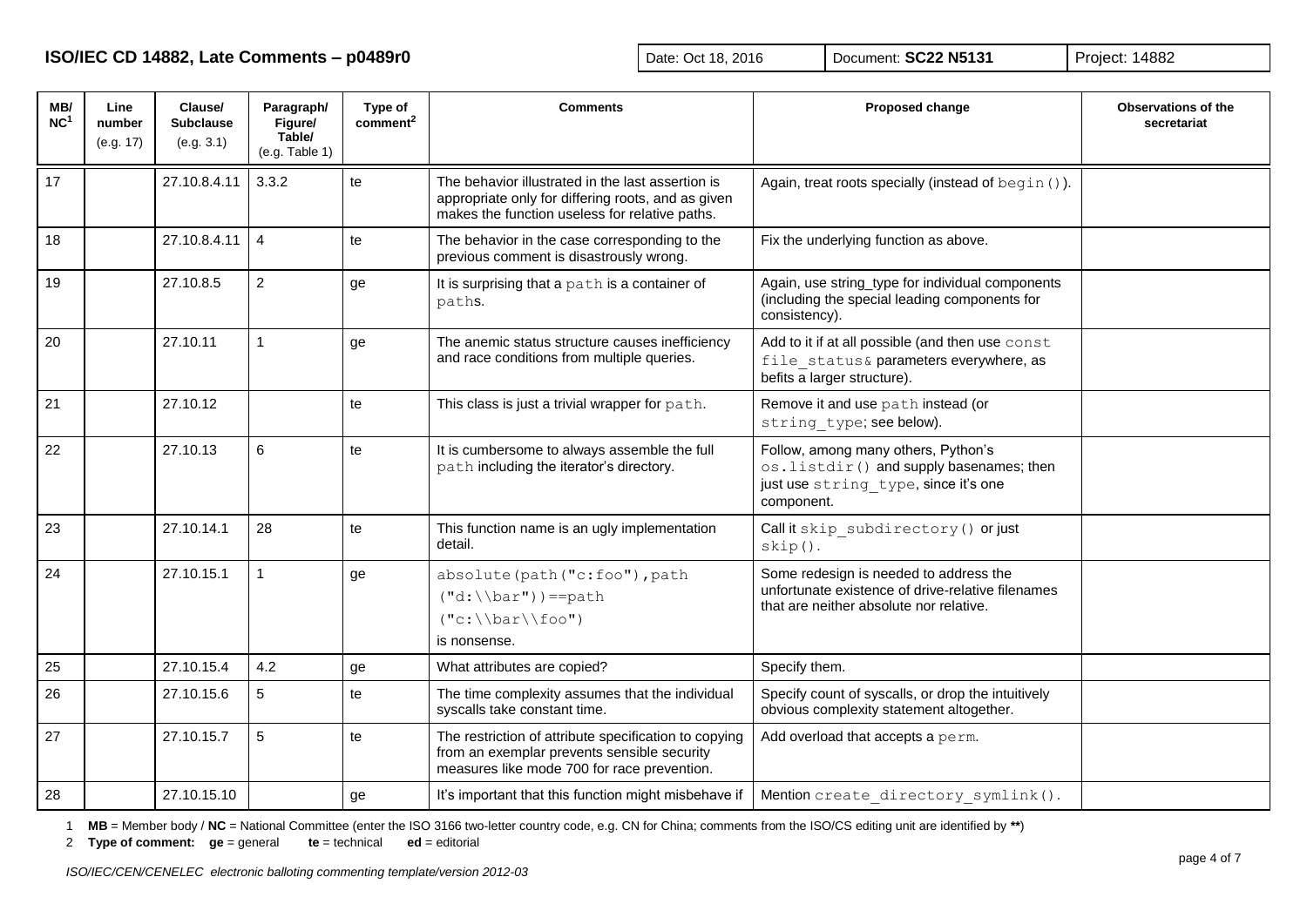**ISO/IEC CD 14882, Late Comments – p0489r0 Date: Oct 18, 2016** Document: **SC22 N5131** Project: 14882

| MB/<br>NC <sup>1</sup> | Line<br>number<br>(e.g. 17) | Clause/<br><b>Subclause</b><br>(e.g. 3.1) | Paragraph/<br>Figure/<br>Table/<br>(e.g. Table 1) | Type of<br>comment <sup>2</sup> | <b>Comments</b>                                                                                                                                                                                                     | Proposed change                                                                                                                                                                                                                                                         | <b>Observations of the</b><br>secretariat |
|------------------------|-----------------------------|-------------------------------------------|---------------------------------------------------|---------------------------------|---------------------------------------------------------------------------------------------------------------------------------------------------------------------------------------------------------------------|-------------------------------------------------------------------------------------------------------------------------------------------------------------------------------------------------------------------------------------------------------------------------|-------------------------------------------|
|                        |                             |                                           |                                                   |                                 | to is a directory.                                                                                                                                                                                                  |                                                                                                                                                                                                                                                                         |                                           |
| 29                     |                             | 27.10.15.13                               |                                                   | te                              | Access to the file ID (device/inode pair, for<br>POSIX) is superior to an equivalence test: it can<br>be used as a lookup key and avoids re-checking<br>a single reference file repeatedly.                         | Add a function that returns an unspecified type<br>that supports all comparisons, possibly to replace<br>equivalent(). Include support for lstat().                                                                                                                     |                                           |
| 30                     |                             | 27.10.15.13                               | $\mathbf{3}$                                      | ed                              | The explicit check for $s1 = s2$ is ill-formed (there<br>is no operator== $()$ ) and could race (if, say,<br>the permissions are changed concurrently).                                                             | Omit the check: it's enough that they "resolve to<br>the same file system entity", however the<br>implementation can determine that.                                                                                                                                    |                                           |
| 31                     |                             | 27.10.15.13                               | $5\phantom{1}$                                    | te                              | It is surprising that the error code overload<br>throws in certain, very specific, cases.                                                                                                                           | Rely on the normal error handling for non-existent<br>paths.                                                                                                                                                                                                            |                                           |
| 32                     |                             | 27.10.15.13                               | $5\phantom{1}$                                    | te                              | In particular, it is unhelpful to reject special files<br>outright.                                                                                                                                                 | Let the implementation compare their identities.                                                                                                                                                                                                                        |                                           |
| 33                     |                             | 27.10.15.21                               |                                                   | ge                              | It is surprising that, for example, a FIFO is both<br>is fifo() and is other().                                                                                                                                     | Rename is other() to is special(), or<br>remove it.                                                                                                                                                                                                                     |                                           |
| 34                     |                             | 27.10.15.25                               | $\overline{5}$                                    | te                              | Could a direction of error in the stored time be<br>guaranteed?                                                                                                                                                     | Add a postcondition if so.                                                                                                                                                                                                                                              |                                           |
| 35                     |                             | 27.10.15.26                               |                                                   | te                              | Why is there no way to read permissions?                                                                                                                                                                            | Add an overload to do so.                                                                                                                                                                                                                                               |                                           |
| 36                     |                             | 27.10.15.26                               |                                                   | te                              | The error code overload should be<br>noexcept.                                                                                                                                                                      | Add it.                                                                                                                                                                                                                                                                 |                                           |
| 37                     |                             | 27.10.15.26                               | $\overline{2}$                                    | te                              | Why have symlink nofollow,<br>add perms, and remove perms share a<br>bitmask with the actual permissions?                                                                                                           | Make these separate types (just bool for<br>nofollow) and parameters.                                                                                                                                                                                                   |                                           |
| 38                     |                             | 27.10.15.26                               | $\overline{c}$                                    | te                              | There is an implication that the operation is<br>atomic, which is unimplementable.                                                                                                                                  | Clarify that it is a non-atomic convenience (or that<br>it can cause a file system race, if that is desired).                                                                                                                                                           |                                           |
| 39                     |                             | 27.10.15.29                               | 3                                                 | ge                              | Several surprises can occur with symlinks:<br>Consider /box/src/, a symlink<br>$/$ box $/$ link $\rightarrow$ /dest, and /dest/file.<br>Then<br>relative("/box/link/file","/box")<br>produces /dest/file instead of | Remove the function, and supply its specified<br>expression as an example for<br>weakly canonical (); there is likely no<br>consensus for a particular solution on which to<br>standardize for the problem of generating relative<br>paths in the presence of symlinks. |                                           |

1 **MB** = Member body / **NC** = National Committee (enter the ISO 3166 two-letter country code, e.g. CN for China; comments from the ISO/CS editing unit are identified by **\*\***)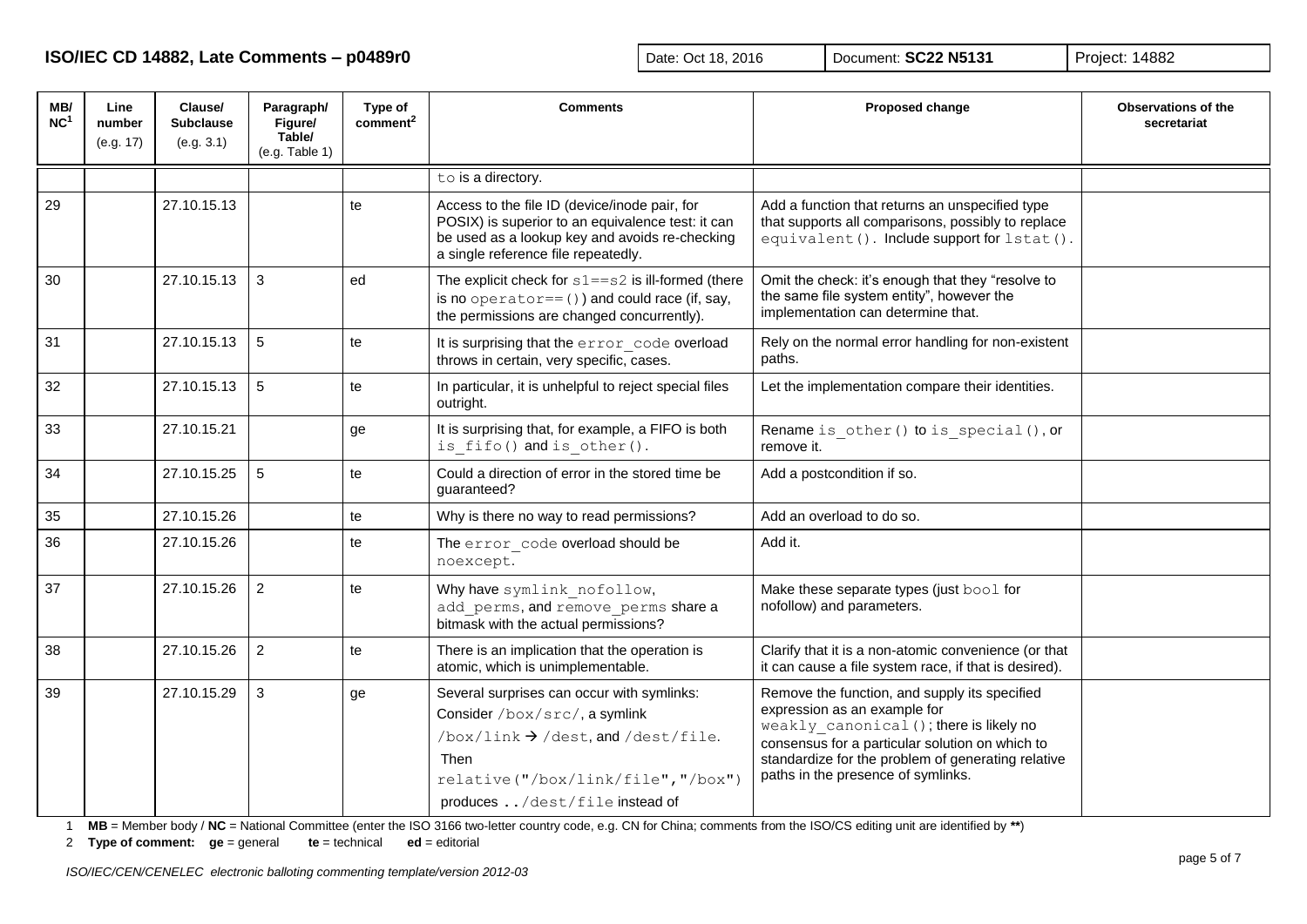| MB/<br>NC <sup>1</sup> | Line<br>number<br>(e.g. 17) | Clause/<br><b>Subclause</b><br>(e.g. 3.1) | Paragraph/<br>Figure/<br>Table/ | Type of<br>comment <sup>2</sup> | <b>Comments</b>                                                                                                                                     | <b>Proposed change</b>                                                                                                                                                          | <b>Observations of the</b><br>secretariat |
|------------------------|-----------------------------|-------------------------------------------|---------------------------------|---------------------------------|-----------------------------------------------------------------------------------------------------------------------------------------------------|---------------------------------------------------------------------------------------------------------------------------------------------------------------------------------|-------------------------------------------|
|                        |                             |                                           | (e.g. Table 1)                  |                                 |                                                                                                                                                     |                                                                                                                                                                                 |                                           |
|                        |                             |                                           |                                 |                                 | link/file (similarly for a source of                                                                                                                |                                                                                                                                                                                 |                                           |
|                        |                             |                                           |                                 |                                 | /box/src).                                                                                                                                          |                                                                                                                                                                                 |                                           |
|                        |                             |                                           |                                 |                                 | If the paths do not (yet) exist, they might be<br>created including symlinks and have the answer<br>be wrong.                                       |                                                                                                                                                                                 |                                           |
| 40                     |                             | 27.10.15.31                               |                                 | te                              | What happens if the path is symlink/? Some<br>versions of Boost reject it with the (incorrect,<br>according to POSIX) 'Not a directory: "symlink/"' | It is inconsistent to test symlink when<br>symlink/was specified, so the obvious<br>behavior is to remove the contents of the directory<br>and then fail to remove the symlink. |                                           |
| 41                     |                             | 27.10.15.31                               | 3                               | te                              | It would be useful to know the number of<br>successful removals in case of error.                                                                   | Return that number (so long as it is acceptable for<br>error detection to be through the error code).                                                                           |                                           |
| 42                     |                             | 27.10.15.33                               | $\mathbf{1}$                    | ed                              | file size () has no argument.                                                                                                                       | Add p.                                                                                                                                                                          |                                           |
| 43                     |                             | 27.10.15.33                               | 3                               | ge                              | It is odd to be missing ftruncate () from<br>POSIX given truncate ().                                                                               | Add it, or a function like it.                                                                                                                                                  |                                           |
| 44                     |                             | 27.10.15.38                               |                                 | ge                              | The function name is inconsistent with other<br>similar functions in this subclause.                                                                | Rename it to system absolute ().                                                                                                                                                |                                           |
| 45                     |                             | 27.10.15.38                               | 6                               | ge                              | It appears that this function is unreliable exactly in<br>the situation for which it is designed.                                                   | Remove it unless it can be made reliable.                                                                                                                                       |                                           |
| 46                     |                             | 27.10.15.40                               | $\overline{2}$                  | te                              | Do components for which errors occur (in<br>determining whether they are symlinks) count as<br>existing or not?                                     | Presumably, specify that they do not, since they<br>would be poor input to canonical () which<br>expects them to exist (which would not be able to<br>be verfiied).             |                                           |
| 47                     |                             | 27.10.15.40                               | $\overline{4}$                  | te                              | The file system's state can change at any time,<br>so the suggested caching is incorrect.                                                           | Remove the suggestion, unless it is meant to be<br>UB for such changes to occur.                                                                                                |                                           |
|                        |                             |                                           |                                 |                                 |                                                                                                                                                     |                                                                                                                                                                                 |                                           |
|                        |                             |                                           |                                 |                                 |                                                                                                                                                     |                                                                                                                                                                                 |                                           |